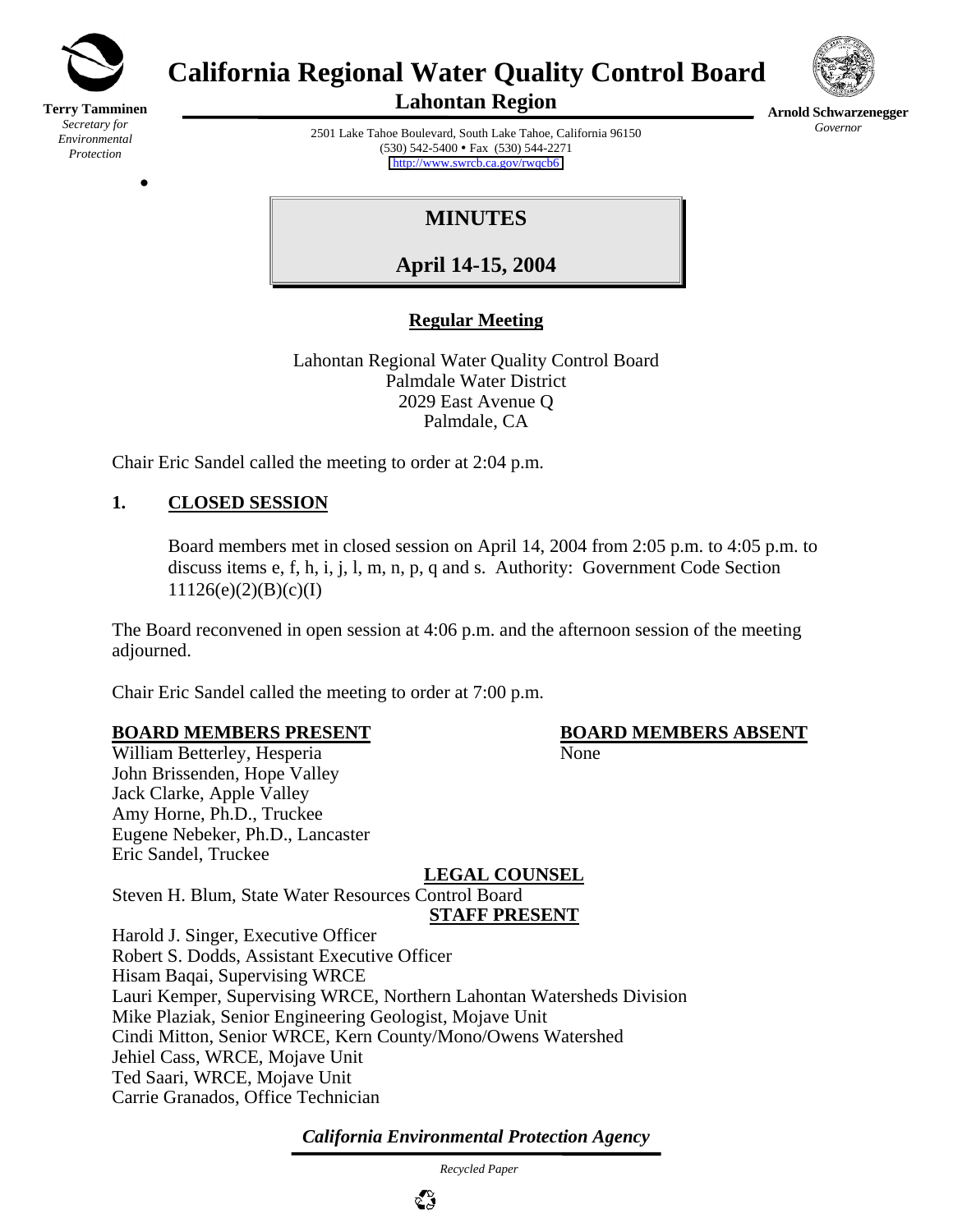Pamela Walker, Administrative Officer

#### **ADDRESSING THE BOARD**

Barbara Fersick, Eastside Homeowner's Melanie Bostick, Old Town Homeowner's Group Unidentified citizen, Old Town Homeowner's Group, Inc. Joseph Yore, private citizen Kathleen Burr, Los Angeles County Farm Bureau Sheri Felder, Felder Ranch Julie Kyle, Kyle & Kyle Ranches Katie Kyle, Kyle & Kyle Ranches Lt. Bradley Van Slike, Marine Mountain Warfare Training Center Raymond Cazis, Lancaster Baptist School Steve Maguin, Los Angeles County Sanitation District (District) Raymond Tremblay, District Gary Brown, Los Angeles World Airports Kirby Brill, Mojave Water Agency

### **2. PUBLIC FORUM**

Lt. Bradley Van Slike, representing the Marine Mountain Warfare Training Center in Bridgeport, read a statement indicating that the U.S. Marine Corp was prepared to take all actions needed to address a Notice of Violation dated April 1, 2004.

#### **3. MINUTES**

• **Motion:** Moved by Jack Clarke, seconded by William Betterley and **carried** to adopt the February 10-11, 2004 and minutes as amended.

Eugene Nebeker abstained from voting.

#### **4. ADOPTION OF UNCONTESTED CALENDAR**

• **Motion:** Moved by Amy Horne, seconded by Jack Clarke and **unanimously carried** to adopt the Uncontested Calendar as proposed.

Mr. Singer advised the Board of a written comment on Item 8 and that it should not have been on the Uncontested Calendar.

• **Motion:** Moved by Jack Clarke, seconded by Amy Horne and **unanimously carried** to rescind the vote on Item 8.

#### **AMENDED WASTE DISCHARGE REQUIREMENTS**

#### **6. Los Angeles County Sanitation District No. 20 and the City of Los Angeles World Airports; Palmdale Water Reclamation Plant**

Dr. Nebeker recused himself from Items 6 and 9.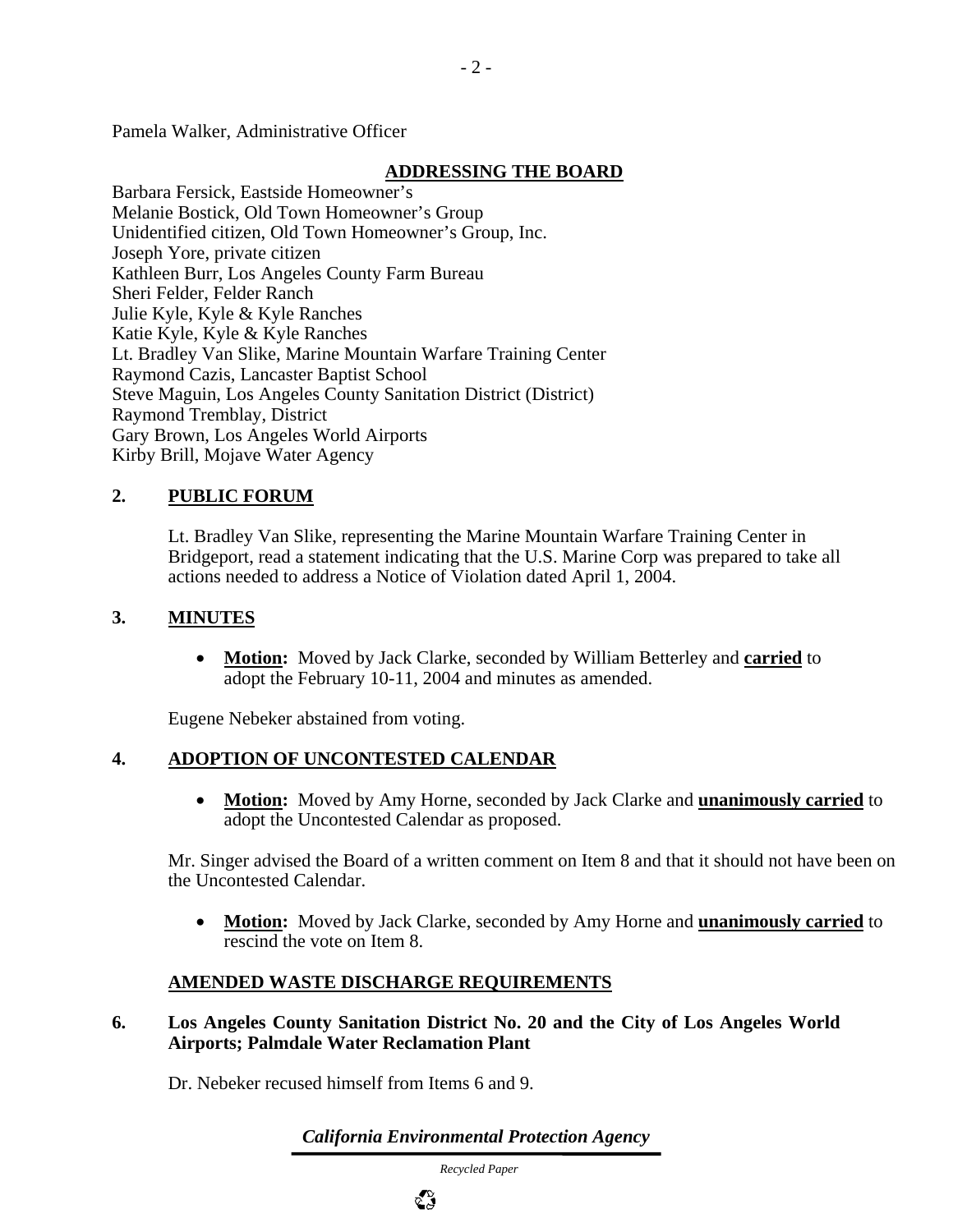Jehiel Cass, WRCE, made the staff presentation and discussed the following:

- Reasons for Amending the Waste Discharge Requirements (WDRs)
- Modifications to Current Requirements
- Modifications to Current Monitoring and Reporting Program

Mr. Cass concluded by recommending adoption of the Order as proposed.

Steve Maguin, District, discussed the operational improvements that will occur with the addition of Section 15 for agricultural reuse at agronomic rates.

Board members asked questions of Mr. Maguin and Mr. Tremblay.

Harold Singer responded to comments made by Mr. Maguin and Board member questions.

Board members asked that Item 9 (part 1 - Palmdale Water Reclamation Plant) be presented prior to making a decision on Item 6.

#### **OTHER BUSINESS**

**9. Report on the: 1) Status of Compliance by Los Angeles County Sanitation District No. 20 Palmdale Water Reclamation Plant and the City of Los Angeles World Airports with Clean Up and Abatement Order No. R6V-2003-056 Addressing Waste Discharges of Nitrate to the Ground Waters of the Antelope Hydrologic Unit; and 2) Status of Compliance of the Los Angeles County Sanitation District No. 14 Lancaster Water Reclamation Plant with Waste Discharge Requirements Order No. R6V-2002-053** 

Jehiel Cass, WRCE, made the staff presentation regarding the Palmdale Water Reclamation Plant as follows:

- Reviewed Task List
- Estimated Flow from New Connections
- Reviewed Delineation Work Plan Status
- Discussed Abatement Plan
- Monitoring and Reporting Program

Mr. Cass noted that future Regional Board staff tasks include reviewing various reports, monitoring field investigation progress and monitoring agricultural and wastewater treatment plant improvements.

Questions from Board members to staff and Mr. Maguin followed.

Gary Brown, Los Angeles World Airports, stated the City's support of the clean up and abatement order and its commitment to working with the District to expedite whatever is necessary so that clean up is in accord with the schedule. Mr. Brown answered questions about the District's lease with Los Angeles World Airports.

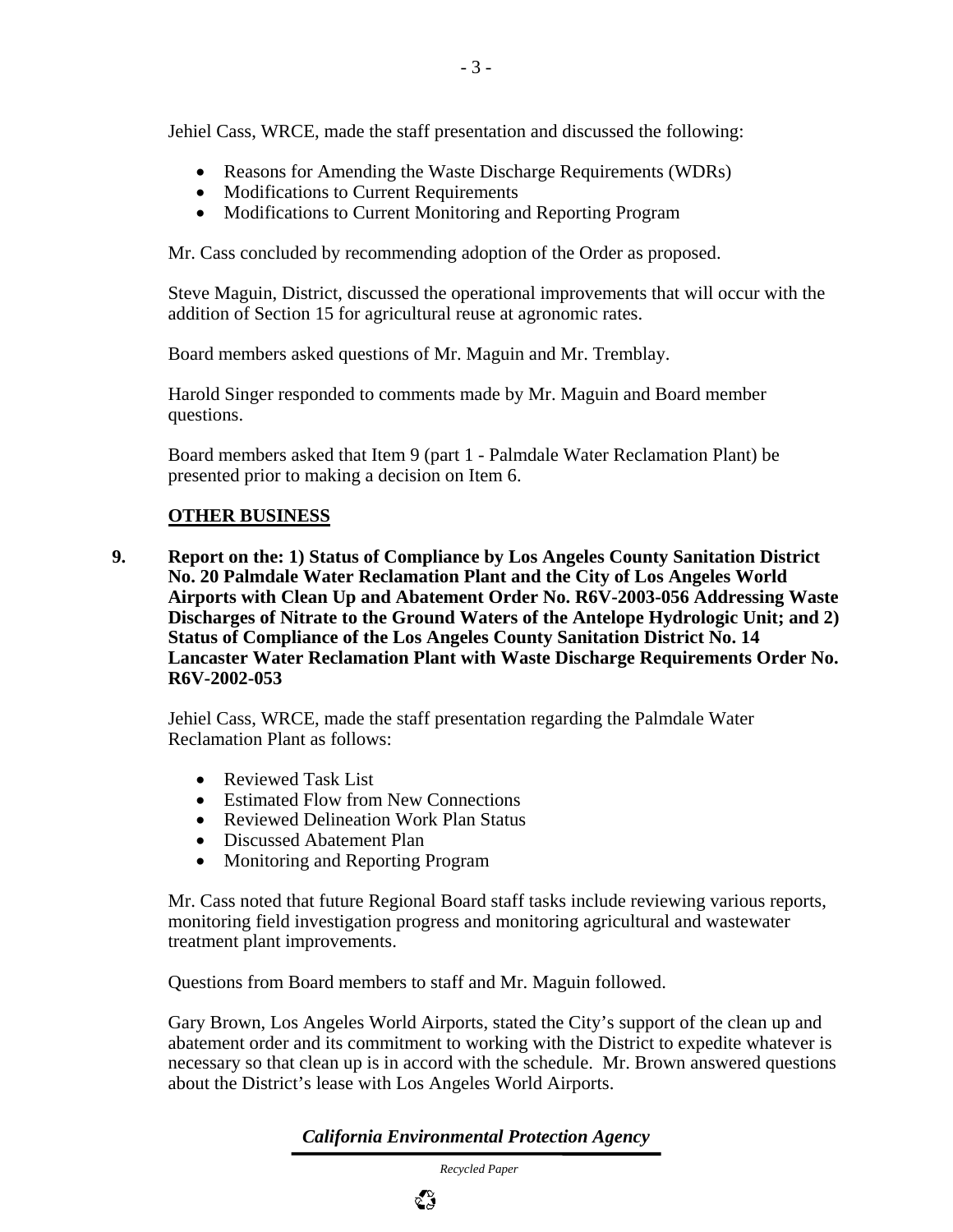- 4 -

Mr. Maguin reviewed the processes involved in completing the final Containment Plan due September 15, 2004.

Mr. Tremblay and Mr. Maguin answered Board member questions about when wells will be drilled and where they will be located.

Barbara Fersick, Eastside Homeowner's, read a letter that outlined reasons for distrusting the District. She recommended that a citizen's oversight group be formed that would have access to data.

Mr. Singer pointed out that all data the District submits pursuant to Regional Board requests is public information and could be provided to a citizens group.

Raymond Cazis, Lancaster Baptist School, discussed his concerns about air borne toxins as a result of sprinkle irrigation and the effect it would have on children. He asked the Board to take a cautious approach in view of the contamination that has already occurred.

An unidentified private citizen, Old Town Homeowner's Group, Inc. objected to sprinkle irrigation because of air and water contamination. She asked the Board to stop sewer connections.

Melanie Bostick, Old Town Homeowner's Group, stated that since the quality of water is inexorably linked to quality of life, it must be protected. She asked the Board to take their responsibility to protect water quality seriously.

Kathleen Burr, Los Angeles County Farm Bureau, asked what contingencies were in place for the Palmdale area if the lease with Los Angeles World Airports is not renewed in 2012.

Mr. Singer explained that the draft permit requires the District to submit a report by April 2005 regarding contingencies if the lease is not renewed and how long implementation of the alternatives would take.

Julie Kyle, Kyle & Kyle Ranches, expressed her surprise that land spreading and sprinkle irrigation would not only continue but expand in view of the existing groundwater contamination problem.

Mr. Singer noted that the expanded wastewater reuse operation would decrease the amount of water the District presently land spreads. Application of wastewater at agronomic rates and monitoring requirements will assure the Board that most of the nitrogen applied does not reach ground water but is taken up by the crops.

Mr. Maguin related that chlorinated effluent has been applied since March 31, 2004 and responded to Board member questions.

Hisam Baqai, Supervising WRCE, and Mr. Cass responded to Board member questions as to whether a study of the relationship between wind speed and aerosol movement would be conducted and if a study to identify aerosol particles would be done.

*California Environmental Protection Agency*

 *Recycled Paper*

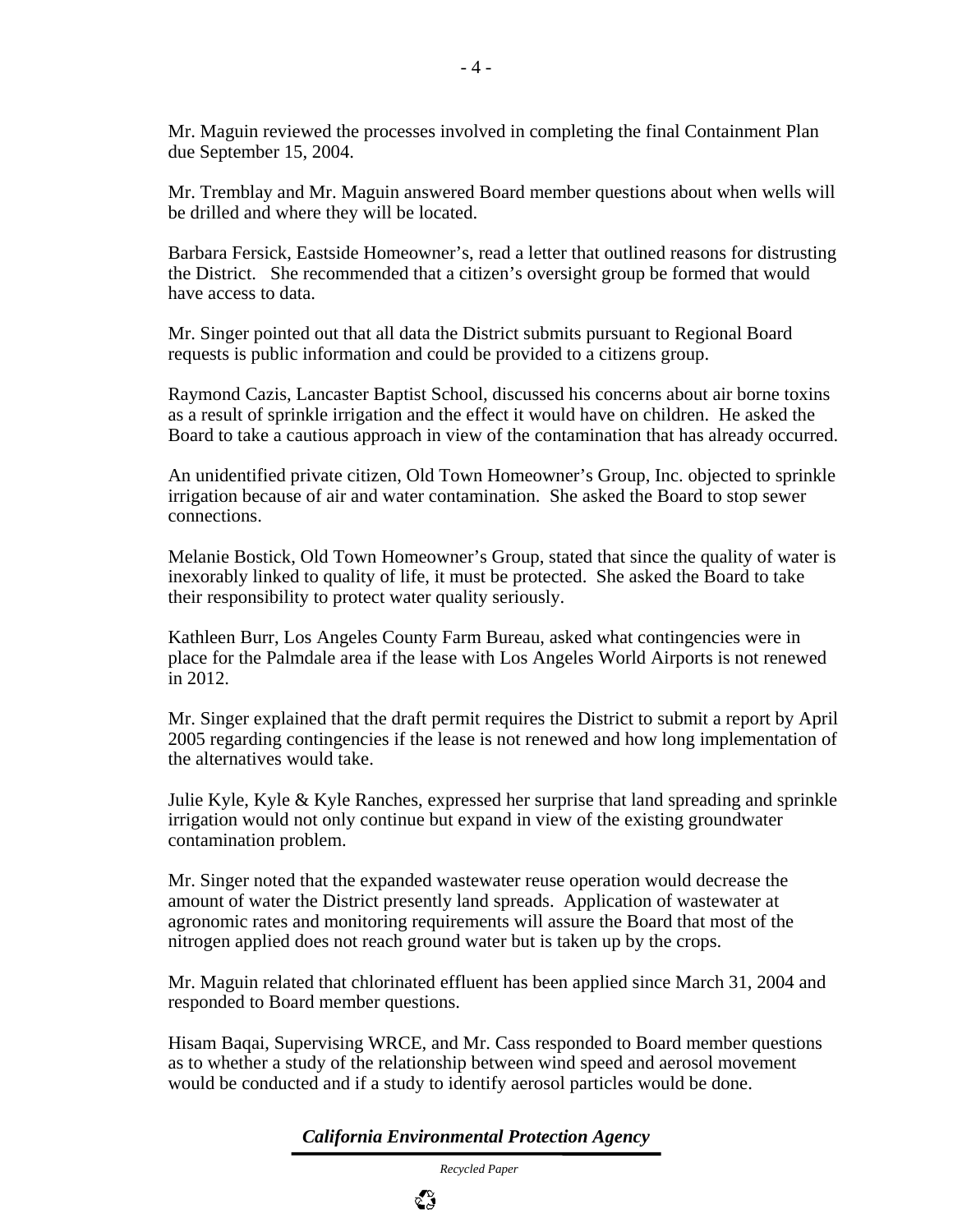Mr. Cass pointed out what the revised monitoring and reporting program issued in February required.

Mr. Sandel closed the public hearing on Item 6 and Board discussion followed.

• **Motion:** Moved by William Betterley, seconded by Amy Horne and **carried** to adopt the Amended Waste Discharge Requirements as amended.

Opposed: John Brissenden

Discussion followed among Board members and Mr. Singer regarding the Board's authority to impose sewer connections.

**9. Report on the: 1) Status of Compliance by Los Angeles County Sanitation District No. 20 Palmdale Water Reclamation Plant and the City of Los Angeles World Airports with Clean Up and Abatement Order No. R6V-2003-056 addressing Waste Discharges of Nitrate to the Ground Waters of the Antelope Hydrologic Unit; and 2) Status of Compliance of the Los Angeles County Sanitation District No. 14 Lancaster Water Reclamation Plant with Waste Discharge Requirements Order No. R6V-2002-053** 

Discussion of Item 9 continued.

Mr. Cass presented information regarding the Lancaster discharge noting that the District is installing wells, the final EIR for the proposed long-range project should be released shortly and Regional Board staff will conduct an annual compliance inspection of the Lancaster facility within the next few months.

Mr. Maguin updated the Board on the status of the EIR and he related the recommendations it contained and that it would be presented to the District's Board very shortly after it is released.

Norm Hinkling, Office of Supervisor Antonovich, discussed why it would be beneficial to have a stakeholders meeting before the final EIR is printed and disseminated.

Katie Kyle, Kyle & Kyle Ranches, outlined her concern over the use of sprinkle irrigation and that Lancaster's water would be as contaminated as the water in Palmdale.

Julie Kyle felt that the District had not considered other options before making a decision.

Sherry Felder expressed concern that her well might be affected, which would affect her property value.

Melanie Bostick asked the Board to protect water quality so that Lancaster would not be ruined like Palmdale.

Barbara Fersick reiterated her concerns by re-reading a letter related to Item 6.

*California Environmental Protection Agency*

 *Recycled Paper*

१३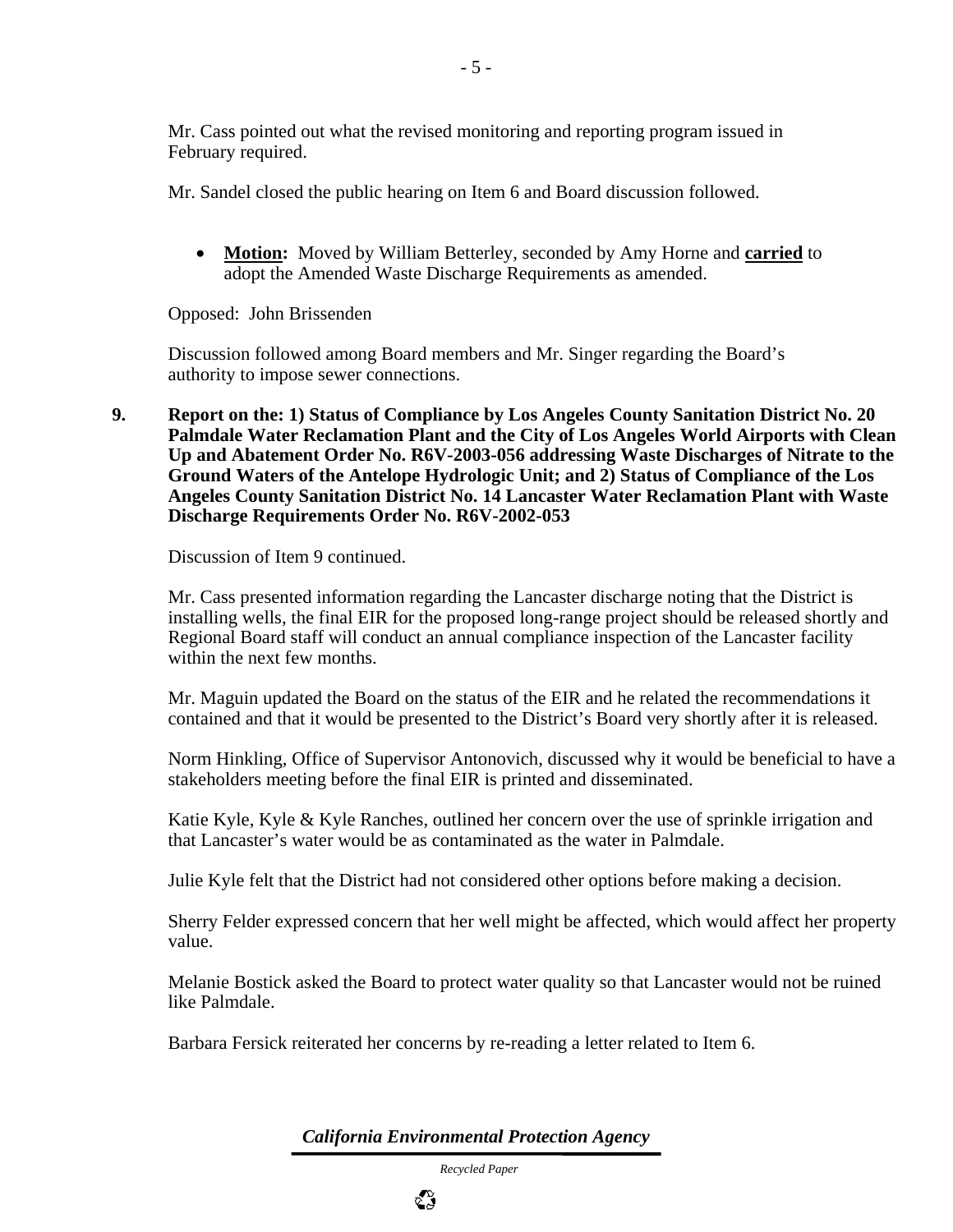Kathleen Burr read a letter that outlined some recommendations the Farm Bureau offered to the District, as well as concerns. She asked the Board to set the highest possible water standards for both District 14 and 20.

An unidentified citizen asked the Board to prohibit sewer connections until a real solution to the problem is found.

The evening session of the Board meeting adjourned at 10:55 p.m.

### **Regular Meeting, Continued 8:30 a.m., April 15, 2004**

Chair Eric Sandel called the meeting to order at 8:30 a.m. Board members present: William Betterley, John Brissenden, Jack Clarke, Amy Horne and Eugene Nebeker

#### **8. Resolution Authorizing the Expenditure of Funds from the Fleur Du Lac Water Quality Mitigation Fund**

Lauri Kemper, Supervising WRCE, discussed a comment letter from the Tahoe Lakefront Owners' Association that objected to funding being used for tasks and studies associated with the Lake Tahoe TMDL because the fund was established for water quality mitigation projects in the Tahoe Basin. The Association pointed out that funds expended to date have included a few projects and a lot of studies, yet according to the TRPA Environmental Improvement Program (EIP) for the Shorezone; tens of thousands of dollars for water quality mitigation projects in the Tahoe Basin could be implemented. The Board was asked to postpone this item until the May Board meeting so that potential project funding alternatives from the EIP could be presented.

Ms. Kemper reviewed a list of projects and studies funded (including marina dredging and using effective BMPs to reduce water quality impacts) from the Fleur Du Lac Water Quality Mitigation Fund. Ms. Kemper pointed out that as a result of that study all the marinas agreed to the same set of BMPs now used throughout the Tahoe Basin for dredging. She also noted that the water quality section of the EIP did not contain any direct shorezone projects but there are stream environment zone improvement projects listed, however these are multi-million dollar projects and TRPA is relying on the California Tahoe Conservancy to fund these complicated projects that involve private and public partnerships.

Ms. Kemper concluded by noting that the Board could adopt the Resolution as proposed, postpone the item until the May Board meeting, or amend the Resolution to approve half the money for the TMDL planning studies since funding and fund matching are at stake.

• **Motion:** Moved by John Brissenden, seconded by Eugene Nebeker and **unanimously carried** to adopt the Resolution to authorize the expenditure of \$81,500 and postpone discussion of the remaining balance to the May meeting.

# **2. PUBLIC FORUM**

Joseph Yore, private citizen, expressed his concerns over land spreading wastewater.

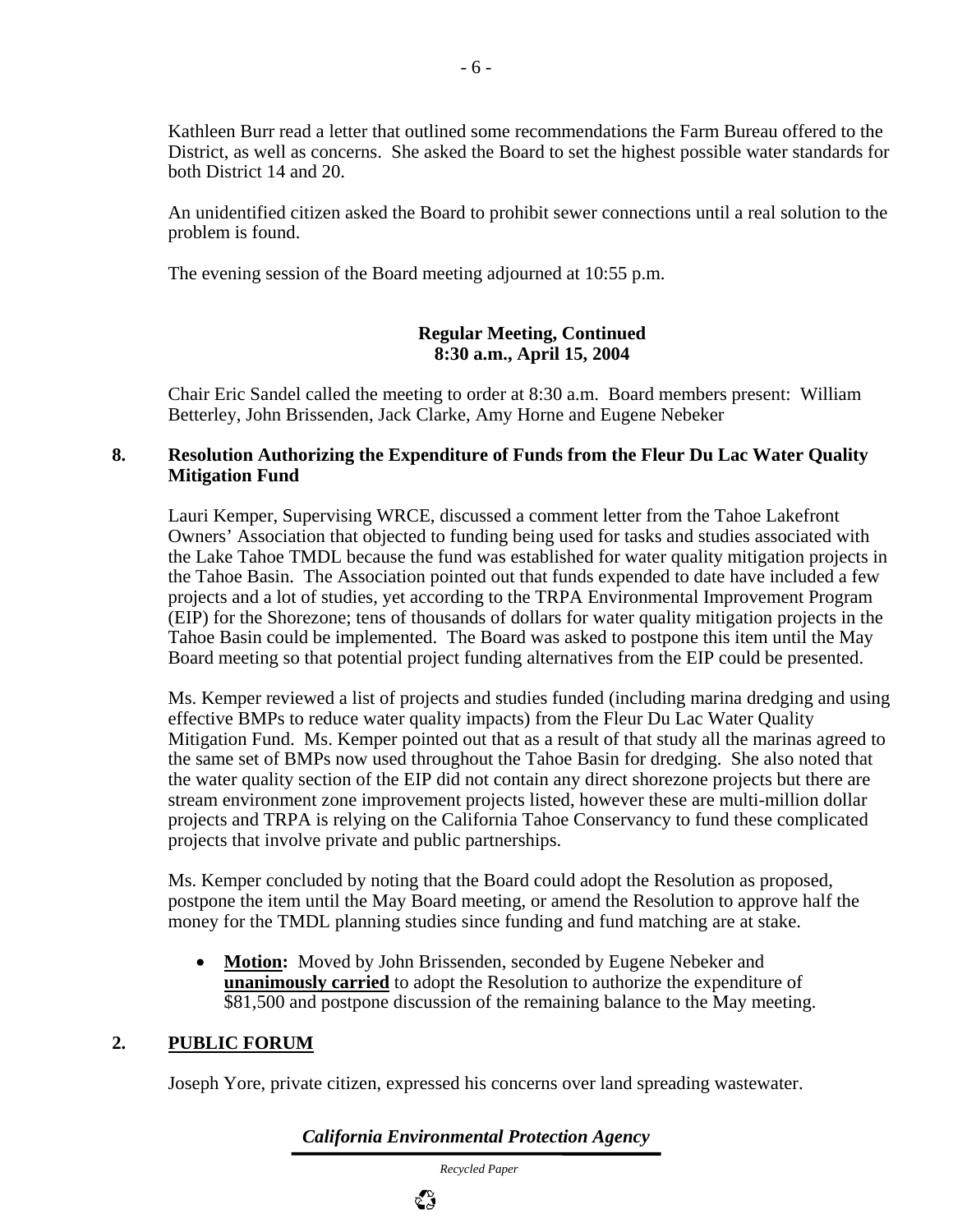Melanie Bostick asked the Board to keep the quality of the water.

**10. Resolution Authorizing the Executive Officer to sign a Memorandum of Understanding (MOU) with the Mojave Water Agency and the High Desert Power Project (HDPP) Regarding the Expenditure of \$500,000 from HDPP to Fund a Water Quality Model to Address Salt (TDS) Buildup in the Mojave River Basin Groundwater** 

Hisam Baqai, Supervising Engineer, pointed out that the scope of work would be a first step toward a comprehensive salinity model necessary for the southern part of the region.

Kirby Brill, Mojave Water Agency, stated that his Board had already approved the MOU. He informed the Board that a scope of work had been worked out; they are working with a consultant and will move forward once they have approval from the Regional Board and monies from HDPP.

Mr. Brill answered questions from Board members.

Board member and staff discussion followed.

Marta Williams, Old Town Homeowner's Group, asked if the water agency would deal with models or physical things.

Mr. Brill discussed the phased approach that would be used, pointing out that existing data from other sources would be collected, then modeling which would identify data gaps, and then fill those gaps with additional collection.

• **Motion:** Moved by Jack Clarke, seconded by William Betterley and **unanimously carried** to adopt the Resolution as amended authorizing the Executive Officer to sign with corrections as needed.

# **11. Executive Officer's Report**

Mr. Singer presented Superior Accomplishment Awards to Lauri Kemper and Pam Walker and discussed the following:

- $\triangleright$  The agenda announcement included the Violations Report in the Executive Officer's Report in error. The report will be in next month's report.
- $\triangleright$  Item No.1 Squaw Valley Ski Corporation Parking lot BMPs were to be completed in October 2003. A plan was completed, however Placer County was unable to develop a CEQA document in support of the project. The project has been modified but is still not through the environmental process and as a result, an extension is warranted since some of the delays were beyond their control. A schedule for implementation of the plan is due within the next few days and the completion date does need to be amended to late summer 2004.
- $\triangleright$  Item No. 5 Meyers Beacon As with most remediation efforts, there is still some residual MTBE in the soil and ground water, although closure should take place late in 2004. With three or four other leaking sites within the same vicinity, South Tahoe Public Utility District is installing a well head treatment system at a down gradient well since residual from all of these sites will eventually reach the well and that would be inconsistent with their non-detect

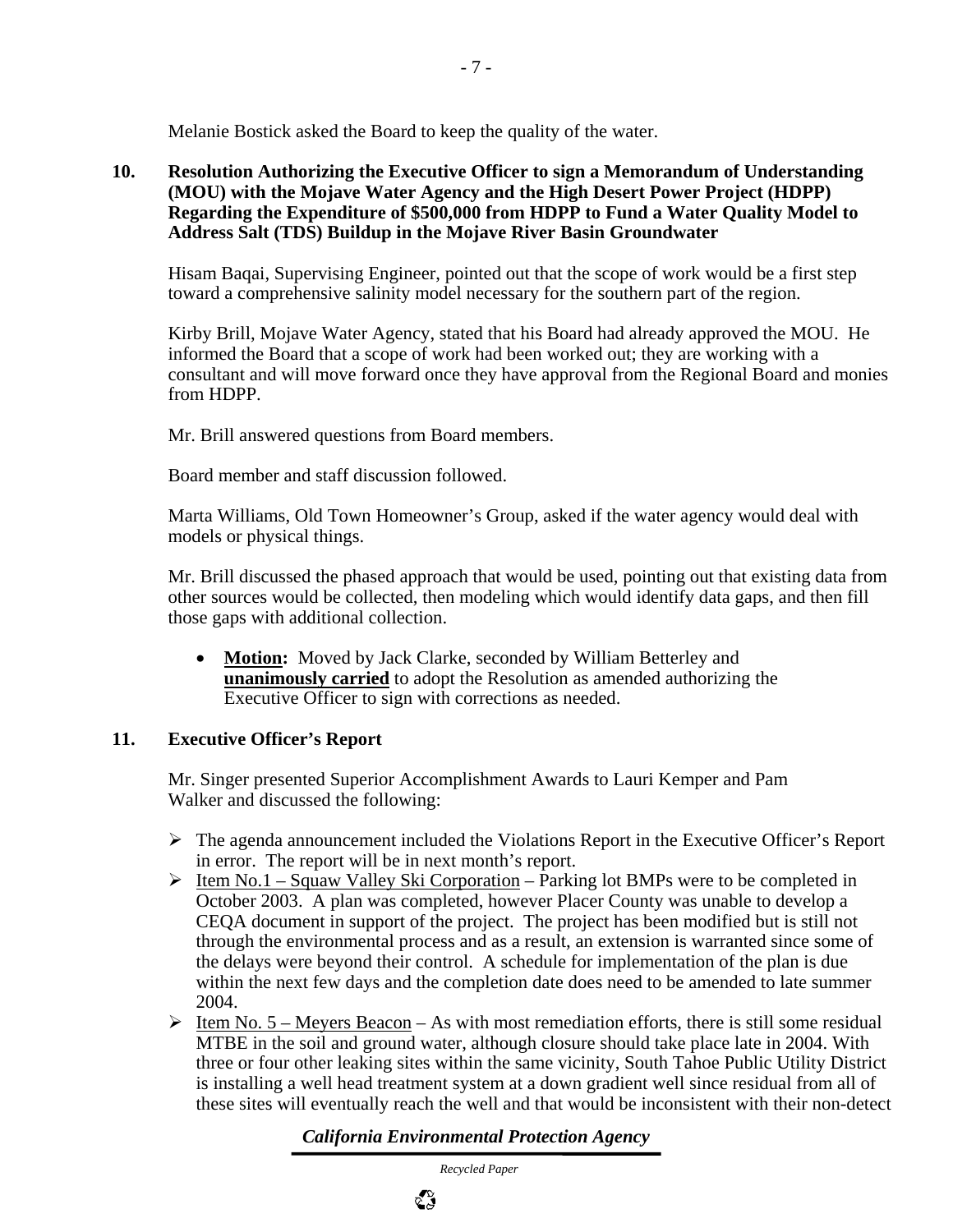policy. Funding will come from the District's lawsuit against producers and distributors of MTBE.

- $\triangleright$  Item No. 6 Status of Truckee River TMDL Project Under the Federal Clean Water Act, the state is required to list surface water bodies that are impaired. The State of California listed sites on the 303d list many years ago. Since there were no criteria established, the general Clean Water Act definition was used. The result was that water bodies were listed with very little quantitative information. The development of the Truckee River TMDL was established as a collaborative process by hiring an outside facilitator and setting up a stakeholders group, who asked the question, "What is the impairment based on?" Although sediment was a problem in the Truckee River and water treatment plants had been shut down, Board staff does not believe this information justifies the impaired status. The State Board is in the process of developing specific numeric and narrative criteria. The EPA takes the position that once a water body is listed it must be positively demonstrated that it is not impaired to de-list it. Because the Regional Board lacks the data to say that water quality objectives are being met, a one to two-year bioassessment program will establish whether or not it is impaired.
- $\triangleright$  Item No. 7 Proposed Rush Creek/Silver Lake Modification Lauri Kemper pointed out that since the 1997 flood and high runoff years, sediment has been deposited at the channel of Rush Creek beginning at it confluence with Silver Lake, making boat access up the channel difficult.
- $\triangleright$  Item No. 13 Molycorp Cleanup and Abatement Order Compliance Status Update The first phase of investigatory wells will be installed on BLM property. Since the second phase of wells will be on property owned by the BLM and Park Service, they are jointly evaluating the proposal. Well location information will be available within the next three to four months and Board staff plan to insure that approval processes are in place. The major disposal site has been at capacity for a few years. The project to construct new disposal ponds is undergoing CEQA review by San Bernardino County and the Planning Commission will be holding a hearing in late April. Board staff will attend the meeting and provide comments on water quality issues.
- $\triangleright$  IMC Chemicals Inc., (IMCC) The Board adopted an ACL approximately two years ago relative to violations that occurred. One of the components of the penalty was a \$250,000 supplemental environmental project partnered with the Department of Fish & Game that would provide habitat and resting area for birds at Harper Lake. The ACL required that Fish & Game take the first draw from the escrow account to start implementing the project (permits in place, environmental review completed) by April 13, 2004. However, for various reasons, it was determined this project was not feasible at Harper Lake. The decision to abandon the project was made a few months ago and there is new project on the table. IMCC has proposed an alternate project in the Owens Lake area that would accomplish the same kind of mitigation. Fish & Game is looking at two other potential mitigation areas. Although the ACL specified that if a draw on the escrow account did not take place by the required date the money would be deposited in the Cleanup and Abatement, it also allows the Executive Officer to extend the date for good reason. I have given Fish & Game and IMCC 60 days to submit a revised project proposal and two weeks thereafter to submit a schedule for project implementation. The environmental process and permitting would take an additional year and another year to implement the project. If the project we receive has a tenuous implementation schedule and has issues that do not appear easily resolved, an extension would not necessarily be granted unless they could justify it and complete the project in a short period of time.

#### *California Environmental Protection Agency*

 *Recycled Paper*

१३

- 8 -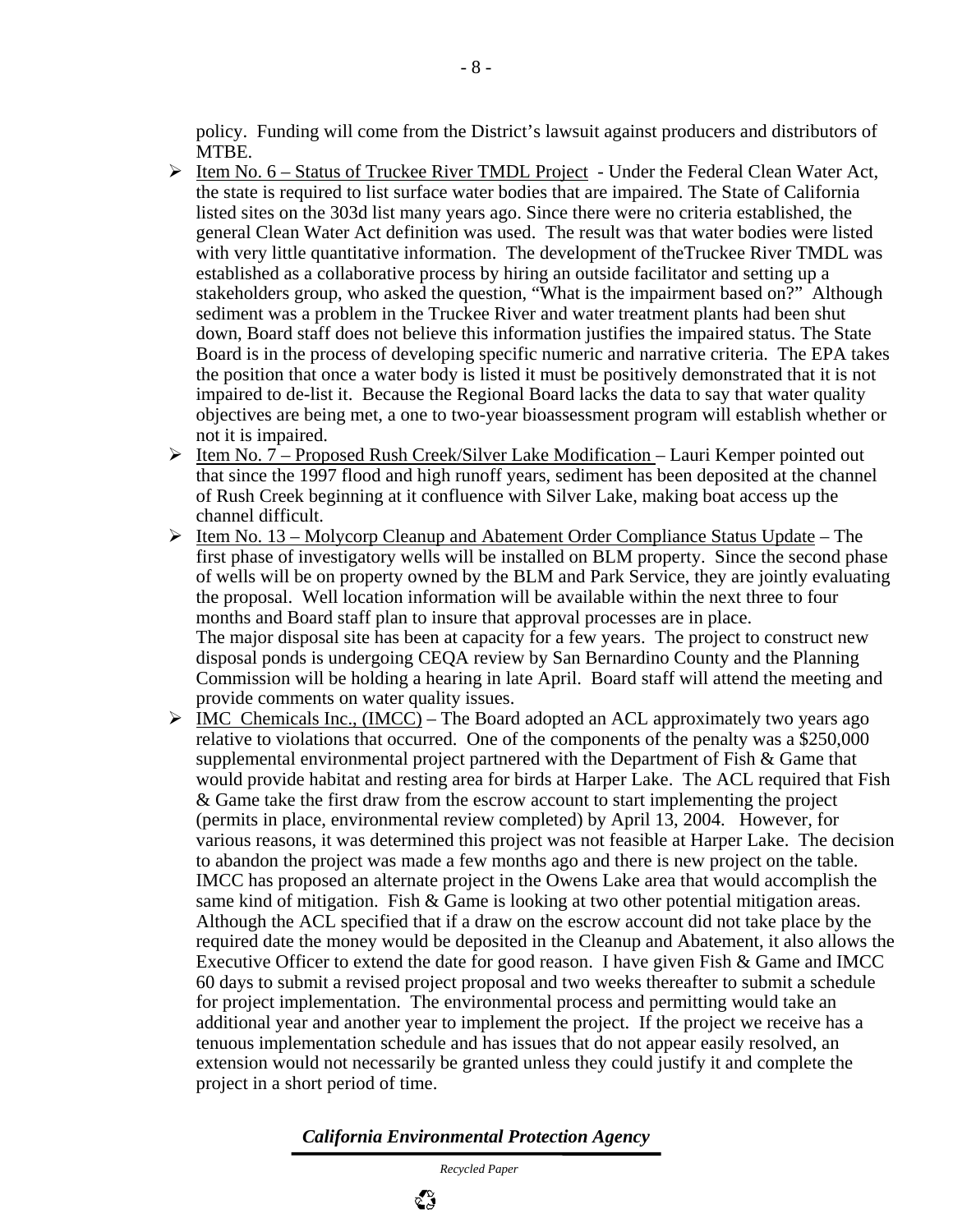- $\triangleright$  News articles regarding the use of volunteer labor for grant projects
- $\triangleright$  Fish & Game is undergoing cutbacks. A major concern is the operation of the Hot Creek Hatchery. The Hot Creek Foundation was established and is raising significant funds. If they reach some agreement with Fish & Game as to managing the hatchery and what their role may be, significant changes in ideas as to the operation of the hatchery may follow.

### **12. Reports by Chair and Board Members**

Mr. Sandel arranged for the Town of Truckee to provide web site space for Truckee area monitoring data.

Mr. Singer noted that Lauri Kemper has an April 28, 2004 meeting scheduled with the Town and Placer County and as a result of the process; the Town of Truckee would become the repository for all the data collected in the Truckee River area, available to the public on the web site.

Mr. Brissenden asked if there was any interface between Board staff and the Forest Service in terms of inventorying both legal and illegal roads so that the erosion problems can be addressed throughout the region.

Mr. Singer noted that funds are unavailable, however Board staff is looking at it as it relates to the Indian Creek Reservoir TMDL. Staff could provide a report on the implementation status of the TMDL because it is a non-point source issue and one of the components relates specifically to the roads in question. To look at a broader area, resources would have to be reallocated.

Lauri Kemper noted next month's Executive Officer's Report will have a write-up on this issue.

Mr. Singer related that one of the components of the non-point source program is self-directed compliance. He noted that the Forest Service has a Management Agency Agreement (MAA) with the State of California to implement various management measures available to address forest/dirt roads and that this agreement obligates them to do this work. He reiterated that nonpoint source resources could be used so that there is more oversight in that area. Mr. Singer plans to mail a copy of the agreement to all Board members.

Mr. Brissenden asked for the Board's support of the Sierra/Cascade Conservancy bill coming before the legislature, with either a letter from the Executive Officer supporting the funding source, a letter from the Regional Board members, or the Board could express their support and the Executive Officer could write a letter stating their support of the bill.

Mr. Sandel planned to check with State Board at the WQCC meeting next week and see if any policy issues should be considered before making a decision.

Jack Clarke noted that a May Subcommittee Meeting would likely be scheduled.

Mr. Singer related that the PG&E item is still on schedule for the June Board meeting and the May meeting would be as scheduled for Truckee.